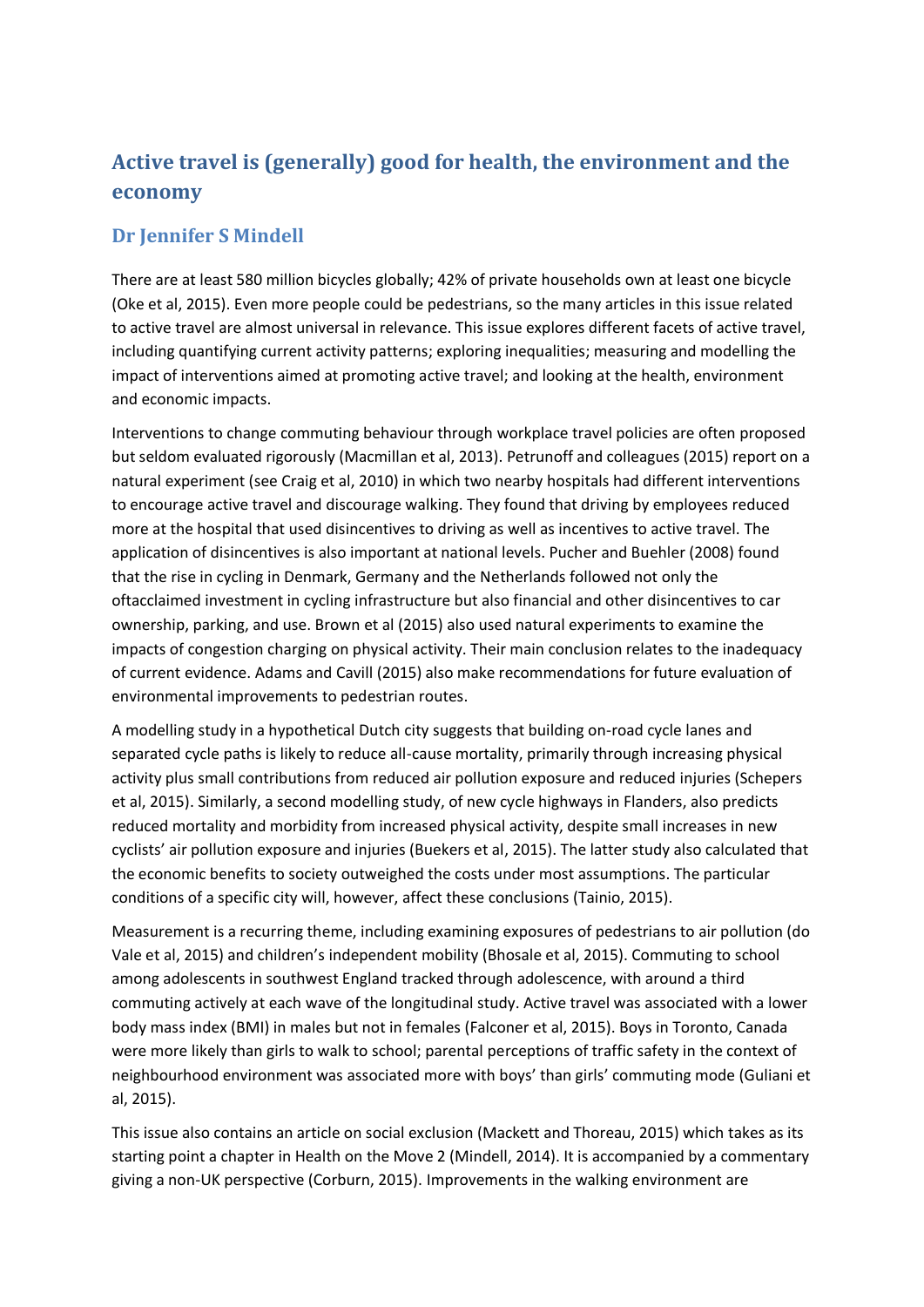particularly important to the more deprived sectors of the population who have few transport options. Burden and Litman (2011) examine the benefits of creating Complete Streets that facilitate active travel. An ecological study by Braun and Malizia (2015) across 48 large cities in the USA found that the greater the vibrancy of the downtown area, the lower the prevalence of physical inactivity and of motor vehicle fatalities at county level. Karner and colleagues (2015) report that socially disadvantaged groups are disproportionately exposed to transport-related heat. In 2012, although around half of primary schools in England had offered free, high quality cycle training to children this reduced but did not eliminate social inequalities in participation in cycle training (Goodman et al, 2015). Meanwhile, powered two-wheelers, disproportionately used by people in Asia with lower income and education levels, are used almost three times as much by the indigenous population in Taiwan, accounting for much of their excess risk of road fatalities (Pan et al, 2015). Although 98% of women in 6 US metropolitan areas had access to a car or were within 30 minutes of mammography facilities by public transport (transit), lower middle income and minority groups were most transit marginalised, particularly in cities with less public transport (Graham et al, 2015).

Ciclovias (Mindell, 2015), referred to as Open Streets initiatives in the USA, aim to promote cycling as physical activity. Chaudhuri and Zieff (2015, Editor's Choice) have demonstrated that they also have beneficial economic effects on local businesses. This supports a growing body of evidence showing that pedestrianisation or removal of all, or private, motor vehicles generally increases footfall for local businesses, as highlighted in the review by Transport for London (2002) which found "overwhelming economic benefit" of city centre pedestrian and urban realm improvement schemes.

A number of organisations have published reviews of a wide range of effects of improving the pedestrian environment (Tolley, 2011; Lawlor, 2015). Pedestrianisation can increase retail footfall by 20-40% and retail turnover by 10-25% (Whitehead et al, 2006). Non-motorised transport projects, including walking, increase retail sales by around 30% (Burden & Litman, 2011). Pedestrians and cyclists spent more per month than those arriving by motorised transport in both Toronto, Canada and Auckland, New Zealand (Tolley, 2011; Wooller, 2010). In Auckland, shoppers spent similar amounts per visit regardless of travel mode but those travelling by foot or bicycle visited more frequently (Wooller, 2010). Although car drivers spent more per trip in London town centres in 2011, pedestrians and bus passengers made more trips and spent more overall: pedestrians spent £147 more per month than car drivers and passengers (Tyler et al, 2012). Despite initial opposition to proposed schemes (Kumar & Ross, 2006), many businesses find financial benefits after implementation; there are increasing numbers of cases where local businesses support extension of the scheme (Kumar & Ross, 2006). However, as Adams and Cavill (2015) warn, there is evidence that increasing pedestrian use of improved local routes may take time.

There is work to be done to realise the benefits of active travel, and investment is needed both to change infra-structure and to support behaviour change - this issue provides evidence in both these areas.

## **Acknowledgements**

I thank the handling editor for helpful suggestions on the draft editorial.

## **References**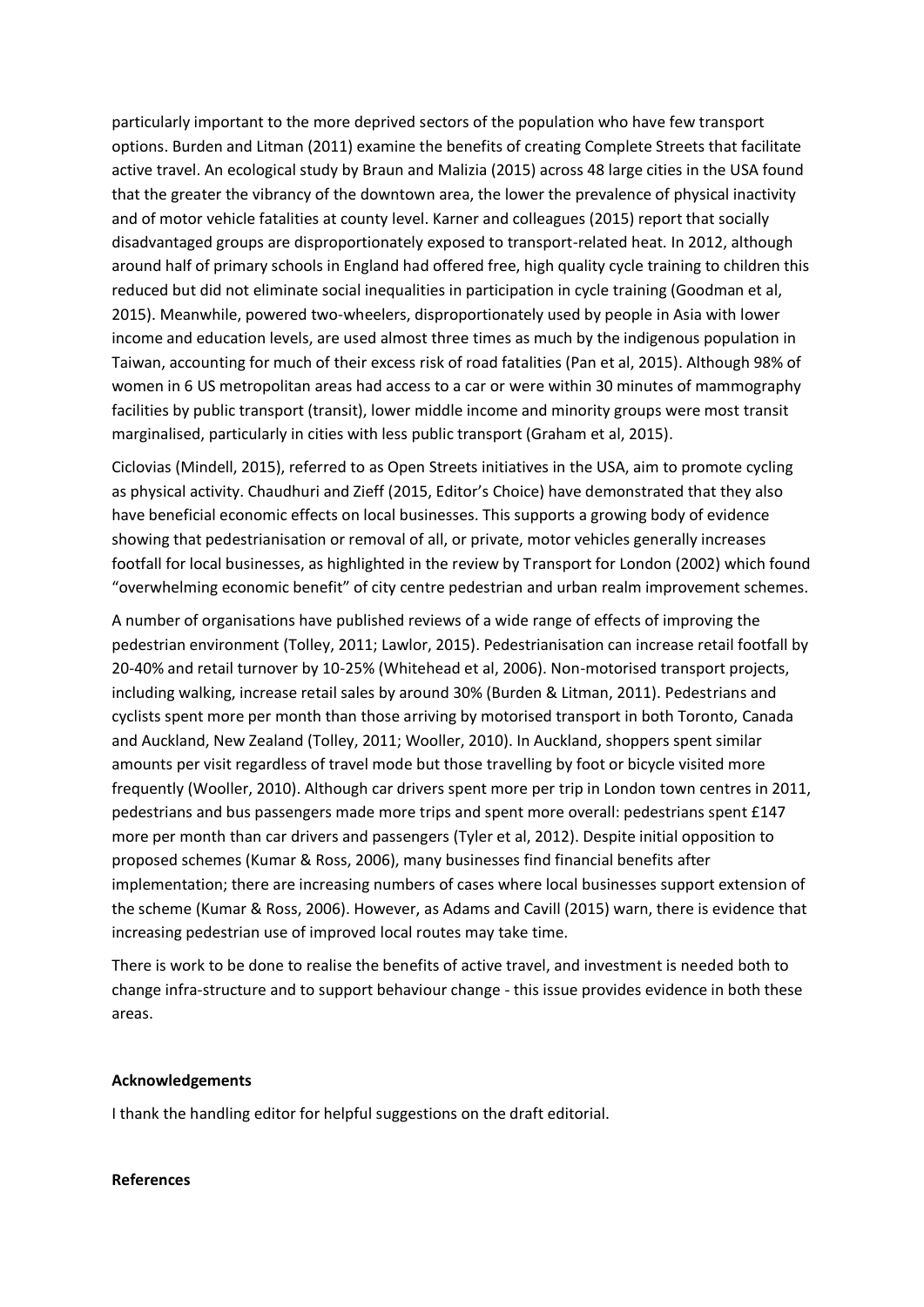Adams E, Cavill N (2015). Engaging communities in changing the environment to promote transportrelated walking: evaluation of route use in the 'Fitter for Walking' project. *Journal of Transport and Health.* 2(4): in this issue

Bhosale J, Duncan S, Schofield G, Page A, Cooper A (2015). A pilot study exploring the measurement of intergenerational differences in independent mobility. *Journal of Transport and Health.* 2(4): in this issue

Braun LM, Malizia E (2015). Downtown vibrancy influences public health and safety outcomes in urban counties. *Journal of Transport and Health.* 2(4): in this issue

Brown V, Moodie M, Carter R (2015). Congestion pricing and active transport – evidence from five opportunities for natural experiment. *Journal of Transport and Health.* 2(4): in this issue

Buekers J, Dons E, Elen B, Int Panis L (2015). Health impact model for modal shift from car use to cycling or walking in Flanders: application to two bicycle highways. *Journal of Transport and Health.* 2(4): in this issue

Burden D, Litman T (2011). America Needs Complete Streets. *ITE Journal*. 81(4):36–43.

Chaudhuri A, Zieff SG.(2105) Do Open Streets initiatives impact local businesses? The case of Sunday Streets in San Francisco, California. Journal of Transport and Health. 2(4): in this issue

Corburn J (2015). Inclusive and health cities: Commentary on Transport, social exclusion and health. *Journal of Transport and Health.* 2(4): in this issue

Craig P, Cooper C, Gunnell D, Haw S, Lawson K, Macintyre S, Ogilvie D, Petticrew M, Reeves B, Sutton M, Thompson S (2010). *Using natural experiments to evaluate population health interventions: guidance for producers and users of evidence.* Medical Research Council. London: Medical Research Council. [www.mrc.ac.uk/documents/pdf/natural-experiments-guidance/](http://www.mrc.ac.uk/documents/pdf/natural-experiments-guidance/) (accessed 24/07/2015)

Guliani A, Mitra R, Buliung R, Larsen K, Faulkner G. (2015) Gender-based differences in school travel mode choice behaviour: Examining the relationship between the neighbourhood environment and perceived traffic safety. *Journal of Transport and Health.* 2(4): in this issue

Goodman A, van Sluijs E, Ogilvie D (2015). Cycle training for children: which schools offer it and who takes part? *Journal of Transport and Health.* 2(4): in this issue

Graham S, Lewis B, Flanagan B, Watson M, Peipins L (2015). Travel by public transit to mammography facilities in 6 US urban areas. *Journal of Transport and Health.* 2(4): in this issue

Karner A, Hondula DM, Vanos JK (2015). Heat exposure during non-motorized travel: Implications for transportation policy under climate change. *Journal of Transport and Health*. 2(4): in this issue

Kumar S, Ross W (2006). Effects of Pedestrianisation on the Commercial and Retail Areas: Study in Khao San Road, Bangkok. *World Transport Policy & Practice*. 13(1):38-50.

Lawlor E (2015). *The pedestrian pound: The business case for better streets and places.* London: Living Streets.

Mackett R, Thoreau R. Transport, social exclusion and health. (2015) *Journal of Transport and Health. 2*(4): in this issue